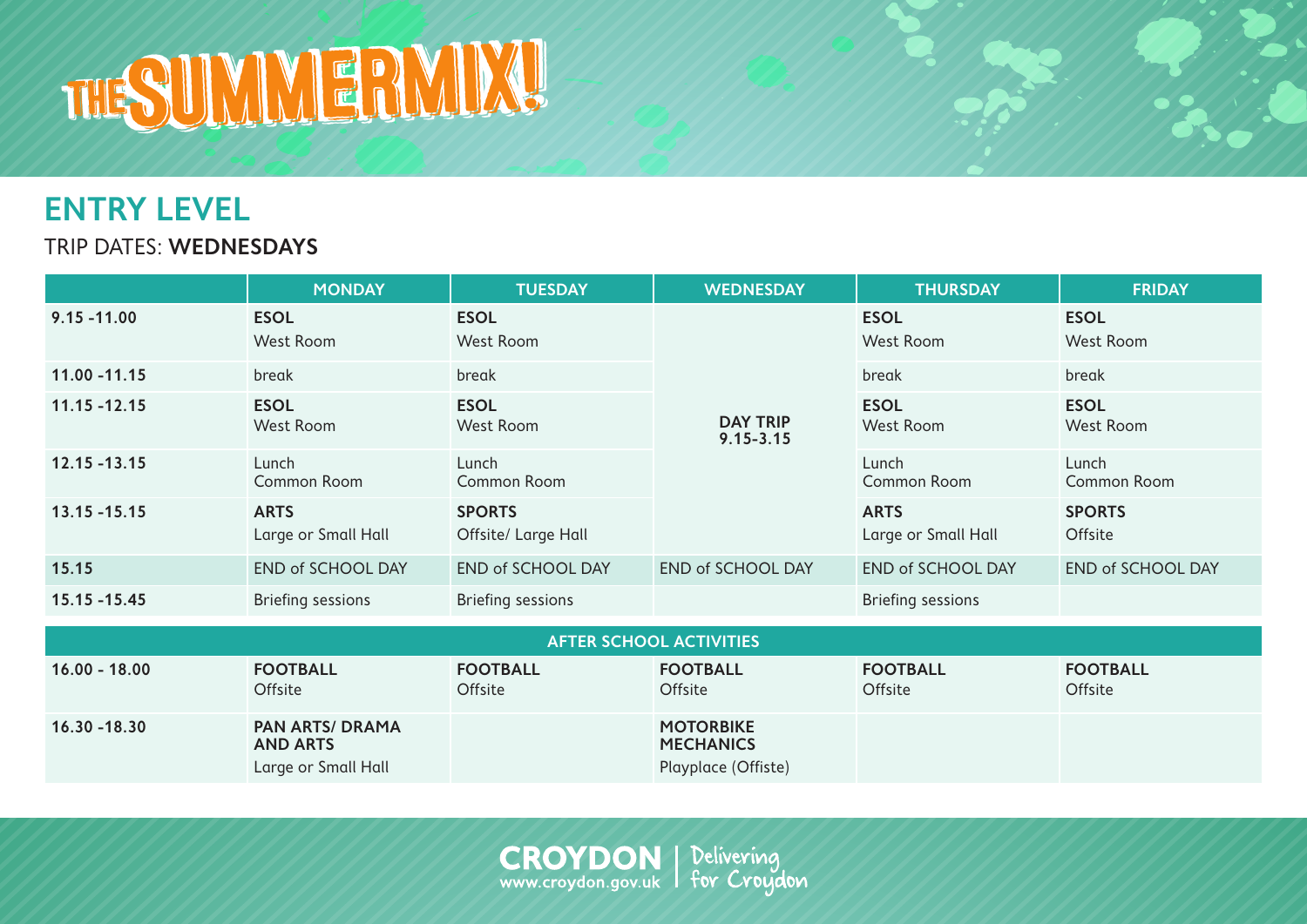

## **INTERMEDIATE LEVEL**

TRIP DATES: **2ND, 9TH, 13TH, 23RD AUGUST** 

|                         | <b>MONDAY</b>                      | <b>TUESDAY</b>                       | <b>WEDNESDAY</b>                                                | <b>THURSDAY</b>                    | <b>FRIDAY</b>             |  |
|-------------------------|------------------------------------|--------------------------------------|-----------------------------------------------------------------|------------------------------------|---------------------------|--|
| $9.15 - 11.00$          | <b>ESOL</b><br>East Room           | <b>ESOL</b><br>East Room             | <b>COOKING</b><br>$9.15 - 3.15$<br>Goodfoodmatters<br>(Offsite) | <b>ESOL</b><br>East Room           | <b>ESOL</b><br>East Room  |  |
| 11.00 - 11.15           | break                              | break                                |                                                                 | break                              | break                     |  |
| $11.15 - 12.15$         | <b>MATHS</b><br>East Room          | <b>MATHS</b><br>East Room            |                                                                 | <b>MATHS</b><br>East Room          | <b>MATHS</b><br>East Room |  |
| $12.15 - 13.15$         | Lunch<br>Common Room               | Lunch<br>Common Room                 |                                                                 | Lunch<br>Common Room               | Lunch<br>Common Room      |  |
| $13.15 - 15.15$         | <b>ARTS</b><br>Large or Small Hall | <b>SPORTS</b><br>Offsite/ Large Hall |                                                                 | <b>ARTS</b><br>Large or Small Hall | <b>SPORTS</b><br>Offsite  |  |
| 15.15                   | <b>END of SCHOOL DAY</b>           | <b>END of SCHOOL DAY</b>             | <b>END of SCHOOL DAY</b>                                        | <b>END of SCHOOL DAY</b>           | <b>END of SCHOOL DAY</b>  |  |
| 15.15 -15.45            | <b>Briefing sessions</b>           | <b>Briefing sessions</b>             |                                                                 | <b>Briefing sessions</b>           |                           |  |
| AETED COUOOL AOTIVITIES |                                    |                                      |                                                                 |                                    |                           |  |

| <b>AFTER SCHOOL ACTIVITIES</b> |                                                                  |                                   |                                                             |                            |                                   |  |
|--------------------------------|------------------------------------------------------------------|-----------------------------------|-------------------------------------------------------------|----------------------------|-----------------------------------|--|
| $16.00 - 18.00$                | <b>FOOTBALL</b><br>Offsite                                       | <b>FOOTBALL</b><br><b>Offsite</b> | <b>FOOTBALL</b><br>Offsite                                  | <b>FOOTBALL</b><br>Offsite | <b>FOOTBALL</b><br><b>Offsite</b> |  |
| $16.30 - 18.30$                | <b>PAN ARTS/ DRAMA</b><br><b>AND ARTS</b><br>Large or Small Hall |                                   | <b>MOTORBIKE</b><br><b>MECHANICS</b><br>Playplace (Offiste) |                            |                                   |  |